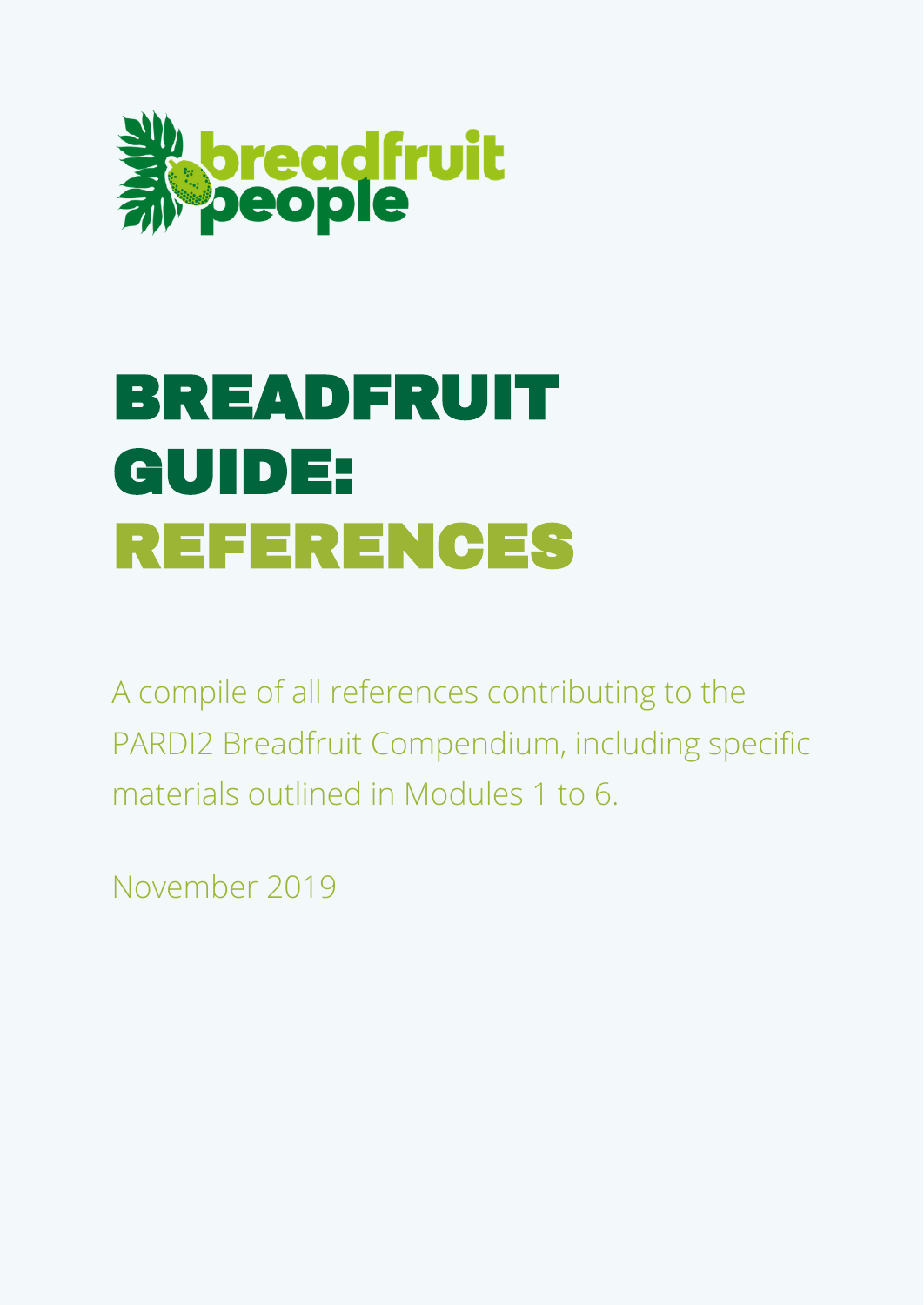

## Module 1

Erasito, K and McGregor, A 2019, A manual for the growing and marketing of breadfruit for Fiji and other Pacific islands (in press) Pacific Islands Farm Organization Network (PIFON)/PARDI2.

Elevitch, CR, Ragone, D and Cole, I, 2014, Breadfruit Production Guide: Recommended practices for growing, harvesting and handling (2nd edition). Breadfruit Institute of the National Tropical Botanical Garden, Kalaheo, Hawaiʻi and Hawaiʻi Homegrown Food Network, Holualoa, Hawaiʻi. [www.breadfruit.org](http://www.breadfruit.org) and <http://hawaiihomegrown.org/breadfruit>

Elevitch, CR and Ragone, D, 2018, Breadfruit Agroforestry Guide: Planning and implementation for regeneration. Breadfruit Institute of the National Tropical Botanical

Garden, Kalaheo, Hawaiʻi and Permanent Agriculture Resources, Holualoa, Hawaiʻi. [www.ntbg.org/breadfruit](http://www.ntbg.org/breadfruit) and [www.agroforestry.net](http://www.agroforestry.net)

#### Module 2

Erasito, K and McGregor, A, 2019, A manual for the growing and marketing of breadfruit for Fiji and other Pacific islands (in press) Pacific Islands Farm Organization Network (PIFON)/PARDI2.

Elevitch, CR, Ragone, D and Cole, I, 2014, Breadfruit Production Guide: Recommended practices for growing, harvesting and handling (2nd edition). Breadfruit Institute of the National Tropical Botanical Garden, Kalaheo, Hawaiʻi and Hawaiʻi Homegrown Food Network, Holualoa, Hawaiʻi. [www.breadfruit.org](http://www.breadfruit.org) and <http://hawaiihomegrown.org/breadfruit>

Elevitch, CR and Ragone, D, 2018, Breadfruit Agroforestry Guide: Planning and implementation for regeneration. Breadfruit Institute of the National Tropical Botanical Garden, Kalaheo, Hawaiʻi and Permanent Agriculture Resources, Holualoa, Hawaiʻi. www.ntbg.org/breadfruit and [www.agroforestry.net](http://www.agroforestry.net)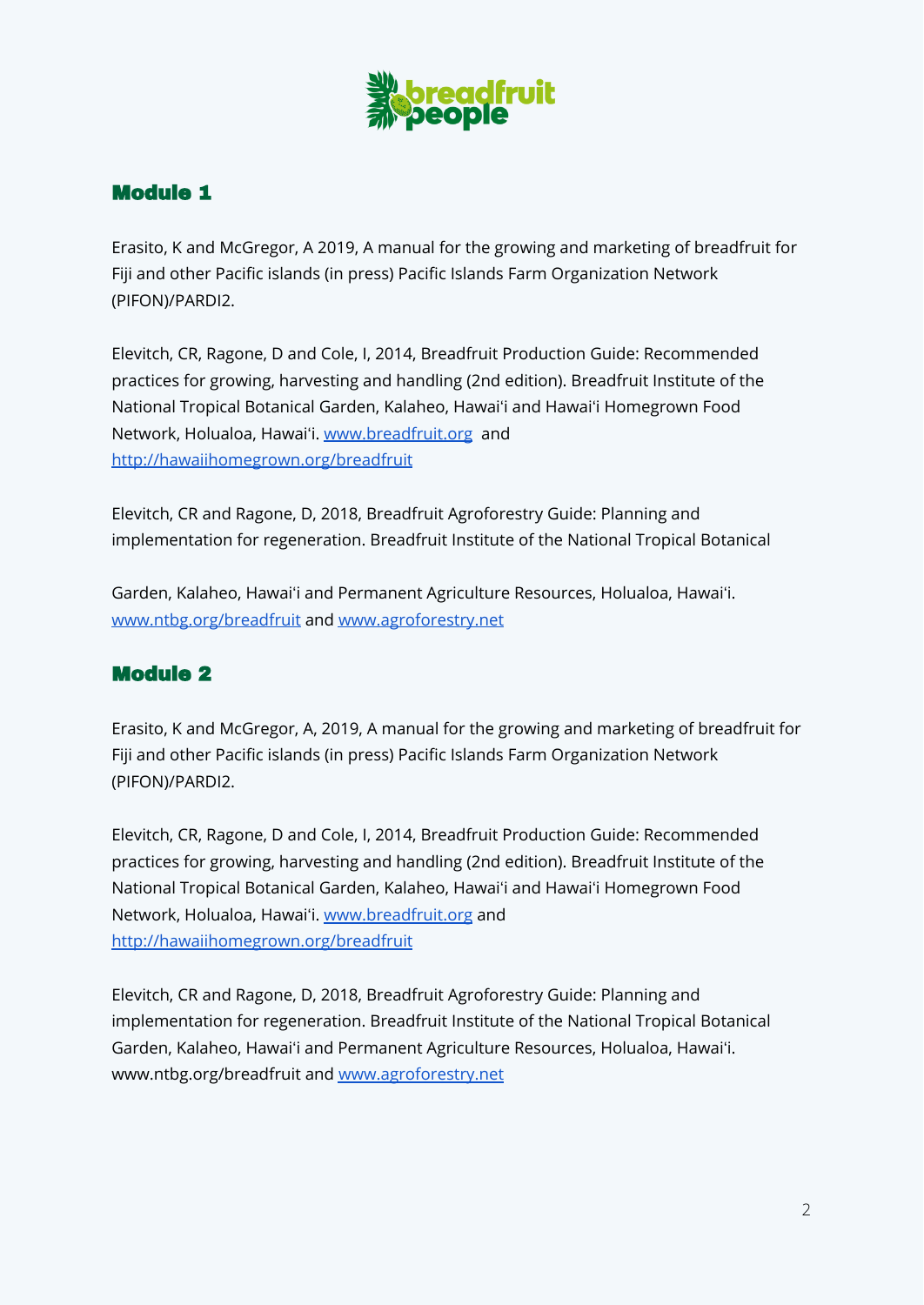

Roberts-Nkrumah, Laura B, 2015, Breadfruit and Breadnut Orchard Establishment and Management: A manual for commercial production. Dept. Agriculture St. Kitts Nevis/FAO. Rome 2015. <http://www.fao.org/3/a-i4757e.pdf>

Nature's Way Cooperative (Fiji) Ltd., 2005, A Manual for the Growing and Marketing of Breadfruit for Export.

<http://nwcfiji.com/wp-content/uploads/2016/03/BREADFRUIT-Manual.pdf>

Ragone, D, 2011, Farm & Forestry Production & Marketing Profile for Breadfruit (Artocarpus altilis). In: Elevitch, CR. (Ed). Speciality Crops for the Pacific Island Agroforestry. Permanent Agriculture Resources (PAR), Holualoa, Hawaiʻi. <http://agroforestry.net/scps>

Lincoln, N, Ragone, D, Zerega, N and Jones, AMP, 2018, Grow Us Our Daily Bread: A Review of Breadfruit Cultivation in Traditional and Contemporary Systems [https://www.researchgate.net/publication/326549575\\_Grow\\_Us\\_Our\\_Daily\\_Bread\\_A\\_Review](https://www.researchgate.net/publication/326549575_Grow_Us_Our_Daily_Bread_A_Review_of_Breadfruit_Cultivation_in_Traditional_and_Contemporary_Systems) [\\_of\\_Breadfruit\\_Cultivation\\_in\\_Traditional\\_and\\_Contemporary\\_Systems](https://www.researchgate.net/publication/326549575_Grow_Us_Our_Daily_Bread_A_Review_of_Breadfruit_Cultivation_in_Traditional_and_Contemporary_Systems)

Tora, L, McGregor, A and Erasito, K, 2014, A financial and economic analysis of developing breadfruit orchards in Fiji. The International Horticulture Congress Brisbane.

## Module 3

Erasito, K and McGregor, A, 2019, The Fiji Breadfruit Manual (in press). The Pacific Farmer Organization Network (PIFON)/PARDI2.

Elevitch, CR and Ragone, D, 2018, Breadfruit Agroforestry Guide: Planning and implementation for regeneration. Breadfruit Institute of the National Tropical Botanical Garden, Kalaheo, Hawaiʻi and Permanent Agriculture Resources, Holualoa, Hawaiʻi. [www.ntbg.org/breadfruit](http://www.ntbg.org/breadfruit) and [www.agroforestry.net](http://www.agroforestry.net)

Ragone, D, 2011, Farm & Forestry Production & Marketing Profile for Breadfruit (Artocarpus altilis). In: Elevitch, CR. (Ed). Speciality Crops for the Pacific Island Agroforestry. Permanent Agriculture Resources (PAR), Holualoa, Hawaiʻi . <http://agroforestry.net/scps>

Elevitch, CR, Ragone, D and Cole, 1, 2014, Breadfruit Production Guide: Recommended practices for growing, harvesting and handling (2nd edition). Breadfruit Institute of the National Tropical Botanical Garden, Kalaheo, Hawaiʻi and Hawaiʻi Homegrown Food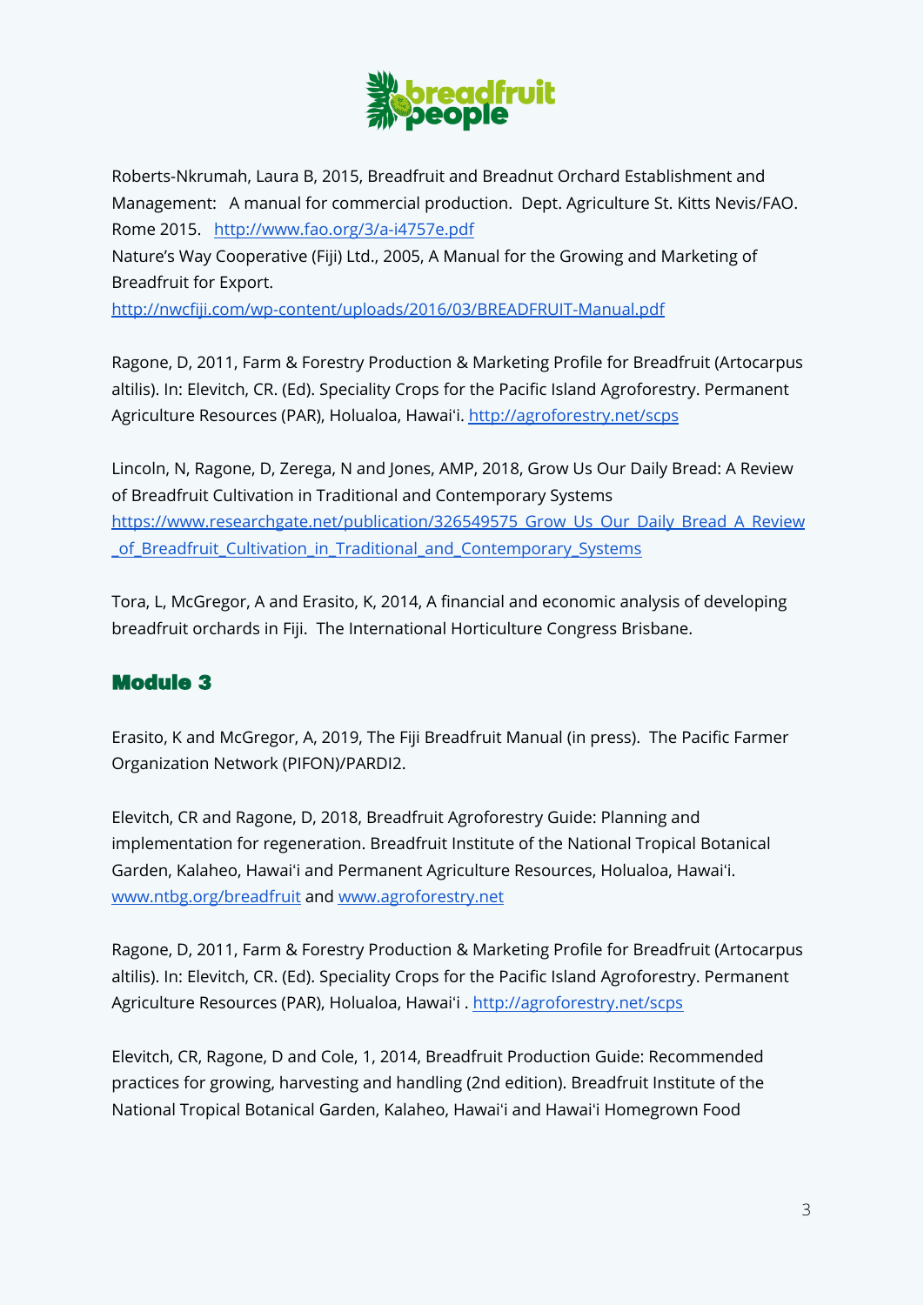

Network, Holualoa, Hawaiʻi. [www.breadfruit.org](http://www.breadfruit.org) and <http://hawaiihomegrown.org/breadfruit>

Nature's Way Cooperative (Fiji) Ltd., 2005, A Manual for the Growing and Marketing of Breadfruit for Export.

<http://nwcfiji.com/wp-content/uploads/2016/03/BREADFRUIT-Manual.pdf>

Roberts-Nkrumah, LB, 2015, Breadfruit and Breadnut orchard establishment and management: a manual for commercial production. [www.fao.org/3/a-i4757e.pdf](http://www.fao.org/3/a-i4757e.pdf)

## Module 4

Foodsafetysite: 2012 Department of Food, Nutrition, and Packaging Science: <http://www.foodsafetysite.com/educators/competencies/general/spoilage/spg1.html>

Basics for Handling Food Safely: FSIS@usda.gov

What is food spoilage: [www.foodsafety.gov/blog/2016/02/what-is-food-spoilage.html](http://www.foodsafety.gov/blog/2016/02/what-is-food-spoilage.html)

Fiji Trade and Investment Board, 2011, Small and Medium Level Ventures: Root Crop and Breadfruit Processing

[https://pardi.pacificfarmers.com/wp-content/uploads/2019/07/Micro-Enterprises-Breadfruit](https://pardi.pacificfarmers.com/wp-content/uploads/2019/07/Micro-Enterprises-Breadfruit-and-Root-Crop-Processing.pdf)[and-Root-Crop-Processing.pdf](https://pardi.pacificfarmers.com/wp-content/uploads/2019/07/Micro-Enterprises-Breadfruit-and-Root-Crop-Processing.pdf)

McGregor A, and Stice K, 2018, The Market and Marketing of Pacific Island Breadfruit with a focus on Fiji and Samoa

[https://pafpnet.spc.int/about-papp/our-areas-of-focus/policy-development/855-breadfruit](https://pafpnet.spc.int/about-papp/our-areas-of-focus/policy-development/855-breadfruit-marketing-study)[marketing-study](https://pafpnet.spc.int/about-papp/our-areas-of-focus/policy-development/855-breadfruit-marketing-study) Of particular relevance is Section 6 which deals with the experience of the Tutu Rural Training Centre, Taveuni, in the small-scale processing of breadfruit.

Erasito K, McGregor A, (in press 2019): A manual for the growing and marketing of breadfruit for Fiji and other Pacific islands (in press) Pacific Islands Farm Organization Network (PIFON)/PARDI2.

## Module 5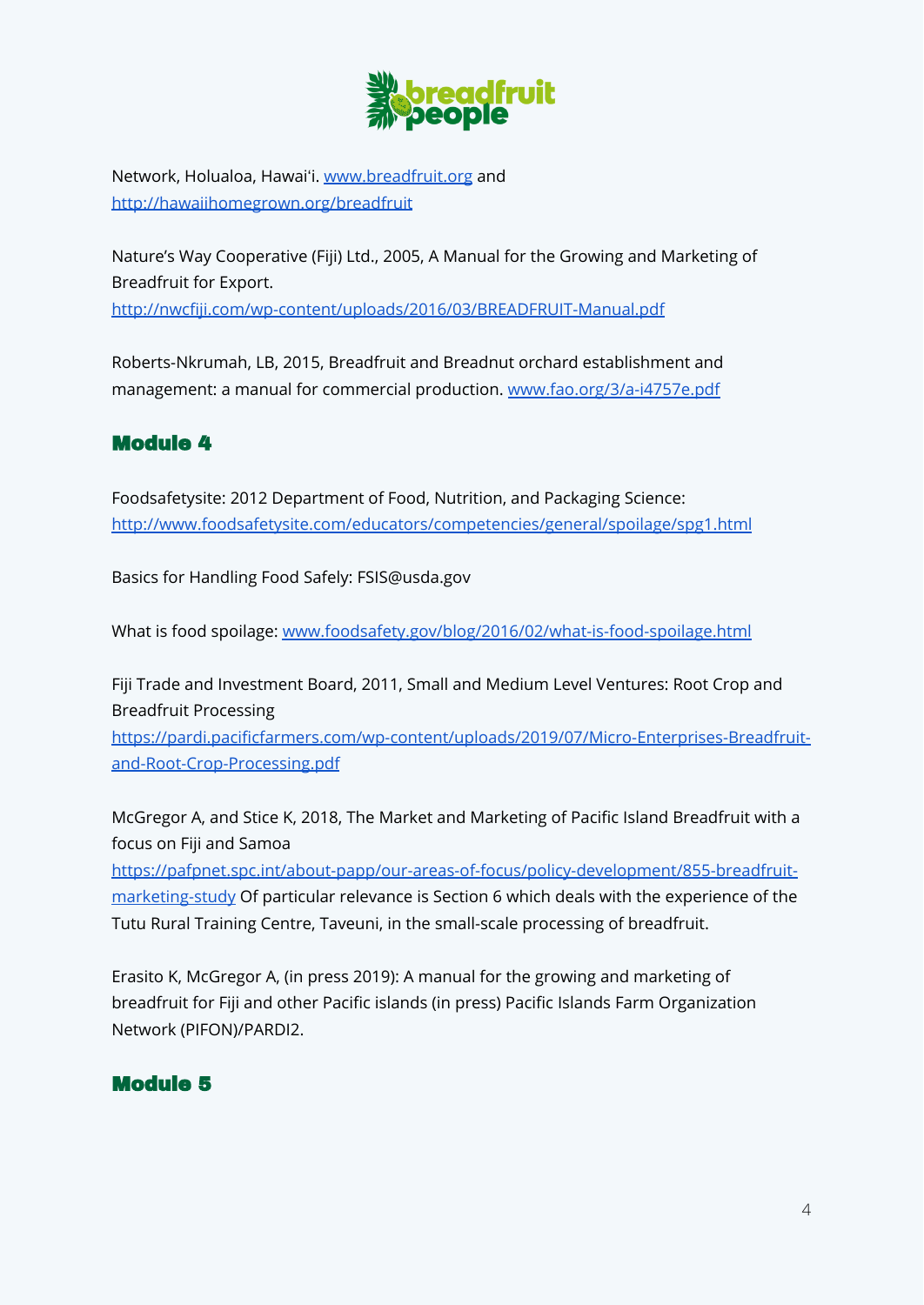

McGregor, A and Stice, K 2018, The Market and Marketing of Pacific Islands Breadfruit with a focus on Fiji and Samoa. Feb 2018. SPC/EU PAPP Project; [https://pafpnet.spc.int/about-papp/our-areas-of-focus/policy-development/855-breadfruit](https://pafpnet.spc.int/about-papp/our-areas-of-focus/policy-development/855-breadfruit-marketing-study)[marketing-study](https://pafpnet.spc.int/about-papp/our-areas-of-focus/policy-development/855-breadfruit-marketing-study)

Nature's Way Cooperative (Fiji) Ltd., 2005, A Manual for the Growing and Marketing of Breadfruit for Export.

<http://nwcfiji.com/wp-content/uploads/2016/03/BREADFRUIT-Manual.pdf>

Ragone, D, 2011, Farm & Forestry Production & Marketing Profile for Breadfruit (Artocarpus altilis). In: Elevitch, CR. (Ed). Speciality Crops for the Pacific Island Agroforestry. Permanent Agriculture Resources (PAR), Holualoa, Hawaii. <http://agroforestry.net/scps>

McGregor, A and Stice, K, 2014, Agricultural Value Chain Guide for the Pacific Islands: Making value chain analysis a useful tool in the hands of farmers, traders and policy makers" published by EU/CTA and Secretariat of the Pacific Community. [https://pafpnet.spc.int/attachments/article/504/Agricultural%20Value%20Chain%20Guide%2](https://pafpnet.spc.int/attachments/article/504/Agricultural%20Value%20Chain%20Guide%20for%20the%20Pacific%20Islands.pdf) [0for%20the%20Pacific%20Islands.pdf](https://pafpnet.spc.int/attachments/article/504/Agricultural%20Value%20Chain%20Guide%20for%20the%20Pacific%20Islands.pdf)

## Key References

Elevitch, CR, Ragone, D and Cole, I, 2014, Breadfruit Production Guide: Recommended practices for growing, harvesting and handling (2nd edition). Breadfruit Institute of the National Tropical Botanical Garden, Kalaheo, Hawai**ʻ**i and Hawai**ʻ**i Homegrown Food Network, Holualoa, Hawai**ʻ**i. [www.breadfruit.org](http://www.breadfruit.org) and <http://hawaiihomegrown.org/breadfruit>

Elevitch, CR and Ragone, D, 2018, Breadfruit Agroforestry Guide: Planning and implementation for regeneration. Breadfruit Institute of the National Tropical Botanical Garden, Kalaheo, Hawai**ʻ**i and Permanent Agriculture Resources, Holualoa, Hawai**ʻ**i. [www.ntbg.org/breadfruit](http://www.ntbg.org/breadfruit) and [www.agroforestry.net](http://www.agroforestry.net)

Erasito, K and McGregor, A, 2019, A manual for the growing and marketing of breadfruit for Fiji and other Pacific islands (in press) Pacific Islands Farm Organization Network (PIFON)/PARDI2.

Lincoln, N, Ragone, D, Zerega, N and Jones, AMP, 2018, Grow Us Our Daily Bread: A Review of Breadfruit Cultivation in Traditional and Contemporary Systems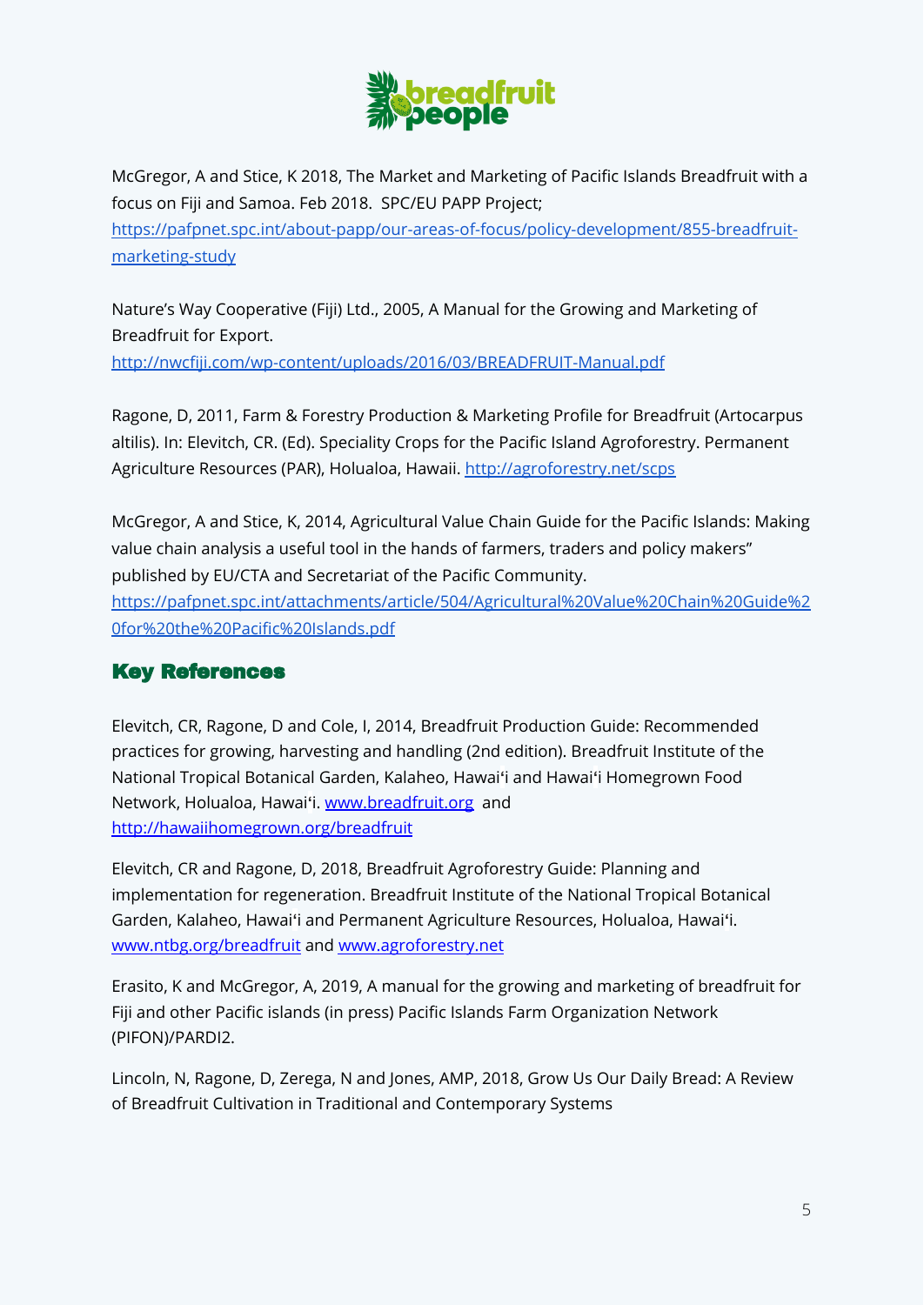

[https://www.researchgate.net/publication/326549575\\_Grow\\_Us\\_Our\\_Daily\\_Bread\\_A\\_Review](https://www.researchgate.net/publication/326549575_Grow_Us_Our_Daily_Bread_A_Review_of_Breadfruit_Cultivation_in_Traditional_and_Contemporary_Systems) \_of Breadfruit Cultivation in Traditional and Contemporary Systems

McGregor, A and Stice, K, 2014, Agricultural Value Chain Guide for the Pacific Islands: Making value chain analysis a useful tool in the hands of farmers, traders and policy makers" published by EU/CTA and Secretariat of the Pacific Community.

[https://pafpnet.spc.int/attachments/article/504/Agricultural%20Value%20Chain%20Guide%2](https://pafpnet.spc.int/attachments/article/504/Agricultural%20Value%20Chain%20Guide%20for%20the%20Pacific%20Islands.pdf) [0for%20the%20Pacific%20Islands.pdf](https://pafpnet.spc.int/attachments/article/504/Agricultural%20Value%20Chain%20Guide%20for%20the%20Pacific%20Islands.pdf)

McGregor, A and Stice, K 2018, The Market and Marketing of Pacific Islands Breadfruit with a focus on Fiji and Samoa. Feb 2018. SPC/EU PAPP Project; [https://pafpnet.spc.int/about-papp/our-areas-of-focus/policy-development/855-breadfruit](https://pafpnet.spc.int/about-papp/our-areas-of-focus/policy-development/855-breadfruit-marketing-study)[marketing-study](https://pafpnet.spc.int/about-papp/our-areas-of-focus/policy-development/855-breadfruit-marketing-study)

Nature's Way Cooperative (Fiji) Ltd., 2005, A Manual for the Growing and Marketing of Breadfruit for Export.

<http://nwcfiji.com/wp-content/uploads/2016/03/BREADFRUIT-Manual.pdf>

Ragone, D, 2011, Farm & Forestry Production & Marketing Profile for Breadfruit (*Artocarpus altilis*). In: Elevitch, CR. (Ed). Speciality Crops for the Pacific Island Agroforestry. Permanent Agriculture Resources (PAR), Holualoa, Hawai**ʻ**i. <http://agroforestry.net/scps>

Roberts-Nkrumah, Laura B, 2015, Breadfruit and Breadnut Orchard Establishment and Management: A manual for commercial production. Dept. Agriculture St. Kitts Nevis/FAO. Rome 2015. <http://www.fao.org/3/a-i4757e.pdf>

Tora, L, McGregor, A and Erasito, K, 2014, A financial and economic analysis of developing breadfruit orchards in Fiji. The International Horticulture Congress Brisbane.

Foodsafetysite: 2012, Department of Food, Nutrition, and Packaging Science: <http://www.foodsafetysite.com/educators/competencies/general/spoilage/spg1.html>

Basics for Handling Food Safely: [FSIS@usda.gov](mailto:FSIS@usda.gov)

What is food spoilage: [www.foodsafety.gov/blog/2016/02/what-is-food-spoilage.html](http://www.foodsafety.gov/blog/2016/02/what-is-food-spoilage.html)

Fiji Trade and Investment Board, 2011, Small and Medium Level Ventures: Root Crop and Breadfruit Processing

[https://pardi.pacificfarmers.com/wp-content/uploads/2019/07/Micro-Enterprises-Breadfruit](https://pardi.pacificfarmers.com/wp-content/uploads/2019/07/Micro-Enterprises-Breadfruit-and-Root-Crop-Processing.pdf)[and-Root-Crop-Processing.pdf](https://pardi.pacificfarmers.com/wp-content/uploads/2019/07/Micro-Enterprises-Breadfruit-and-Root-Crop-Processing.pdf)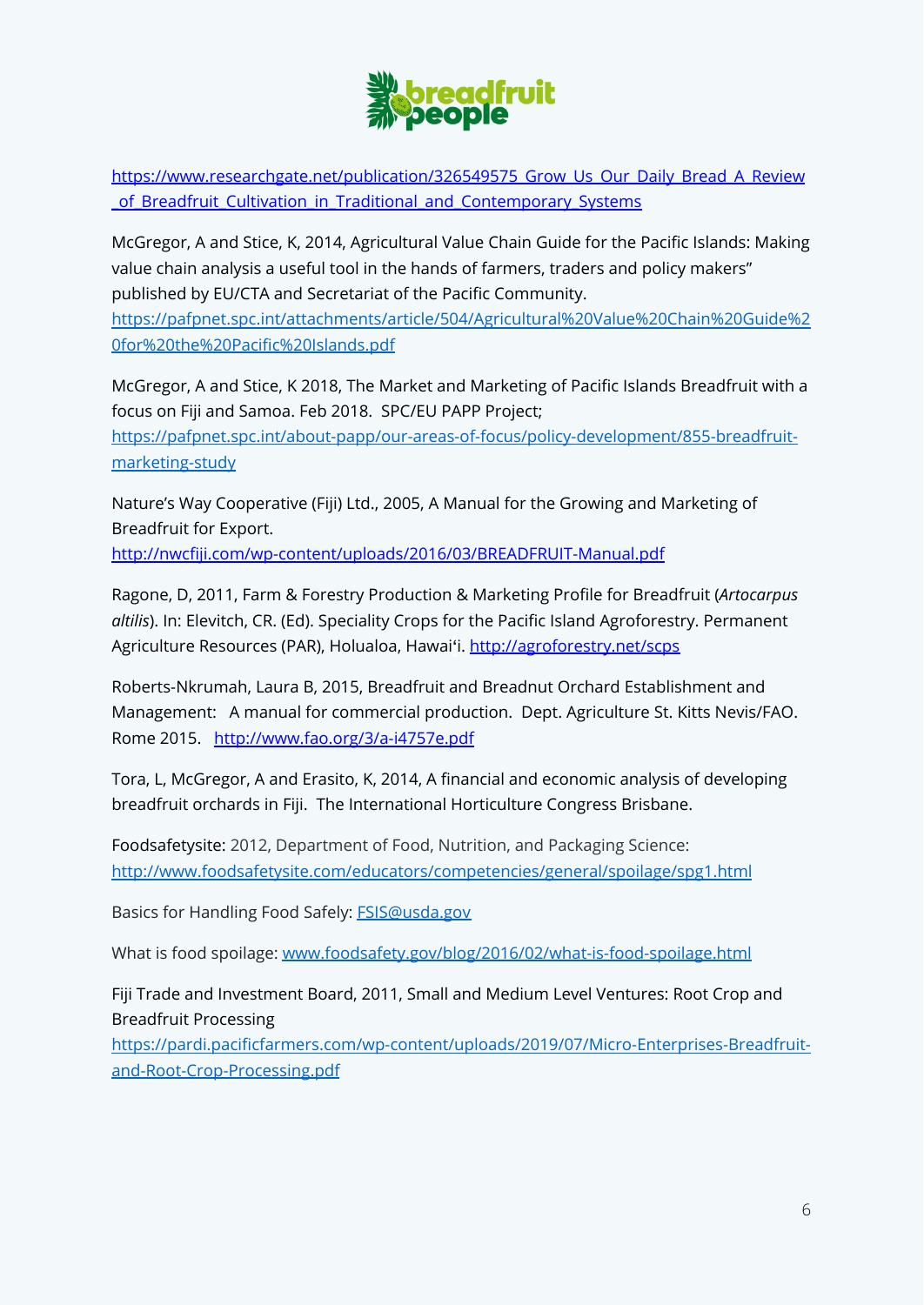

#### General References

Adebowale, KO, Olu-Owolabi, BI, Olawumi, EK, and Lawal, OS, 2005, Functional properties of native, physically and chemically modified breadfruit (Artocarpus artilis) starch. Industrial Crops and Products Volume 21 (3):343-351 <https://doi.org/10.1016/j.indcrop.2004.05.002>

Adepeju, AB, Gbadamosi, SO, Adeniran, AH and Omobuwajo, TO, 2011, Functional and pasting characteristics of breadfruit (*Artocarpus altilis*) flours. African Journal of Food Science Vol. 5(9): 529-535, Available online <http://www.academicjournals.org/AJFS>

Akanbi, TO, Nazamid, S and Adebowale, AA, 2009, Functional and pasting properties of a tropical breadfruit (*Artocarpus altilis*) starch from Ile-Ife, Osun State, Nigeria. International Food Research Journal, 16: 151-157.

https://www.researchgate.net/publication/275833201 Functional and pasting properties o f\_a\_tropical\_breadfruit\_*Artocarpus\_altilis*[\\_starch\\_from\\_Ile-Ife\\_Osun\\_state\\_Nigeria](https://www.researchgate.net/publication/275833201_Functional_and_pasting_properties_of_a_tropical_breadfruit_Artocarpus_altilis_starch_from_Ile-Ife_Osun_state_Nigeria)

Awokoya KN, Oninla, VO, Ibikunle, AA, Adebanjo, AO, Okunniyi, AO and Moronkola, BA, 2018, Pasting, morphological and functional properties of breadfruit (*Artocarpus altilis*) starch crosslinked with ethylene glycol dimethacrylate. African Journal of Food Science and Technology (ISSN: 2141-5455) Vol. 9(1): 008-018. DOI:

http:/dx.doi.org/10.14303/ajfst.2018.012;

[https://www.interesjournals.org/articles/pasting-morphological-and-functional-propertiesof](https://www.interesjournals.org/articles/pasting-morphological-and-functional-propertiesof-breadfruit-artocarpus-altilis-starch-crosslinkedwith-ethylene-glycol-d.pdf)[breadfruit-artocarpus-altilis-starch-crosslinkedwith-ethylene-glycol-d.pdf](https://www.interesjournals.org/articles/pasting-morphological-and-functional-propertiesof-breadfruit-artocarpus-altilis-starch-crosslinkedwith-ethylene-glycol-d.pdf)

Bakare, AH, Oluwatooyin, F, and Olusanya, JO, 2016, Rheological, baking, and sensory properties of composite bread dough with breadfruit (*Artocarpus communis* Forst) and wheat flours. Food Science & Nutrition, 4(4):573–587 <https://onlinelibrary.wiley.com/doi/pdf/10.1002/fsn3.321>

Bakare, HA, Osundahunsi, OF, and Adegunwa, MO, 2012, Composition and Pasting Properties of Breadfruit (*Artocarpus communis* Forst) from South-West States of Nigeria Journal of Nigerian Institute of Food Science and Techonology NIFOJ Vol. 30 (1): 11-17.

Beyer, R, 2016, Processing opportunities for breadfruit: [http://www.pacificfarmers.com/wp-content/uploads/2016/09/Technical-Session-4-Breadfruit](http://www.pacificfarmers.com/wp-content/uploads/2016/09/Technical-Session-4-Breadfruit-processing.pdf) [-processing.pdf](http://www.pacificfarmers.com/wp-content/uploads/2016/09/Technical-Session-4-Breadfruit-processing.pdf)

Beyer, R, 2007, Breadfruit as a candidate for processing. ISHS Acta Horticulturae 757: I International Symposium on Breadfruit Research and Development, DOI:10.17660/ActaHortic.2007.757.28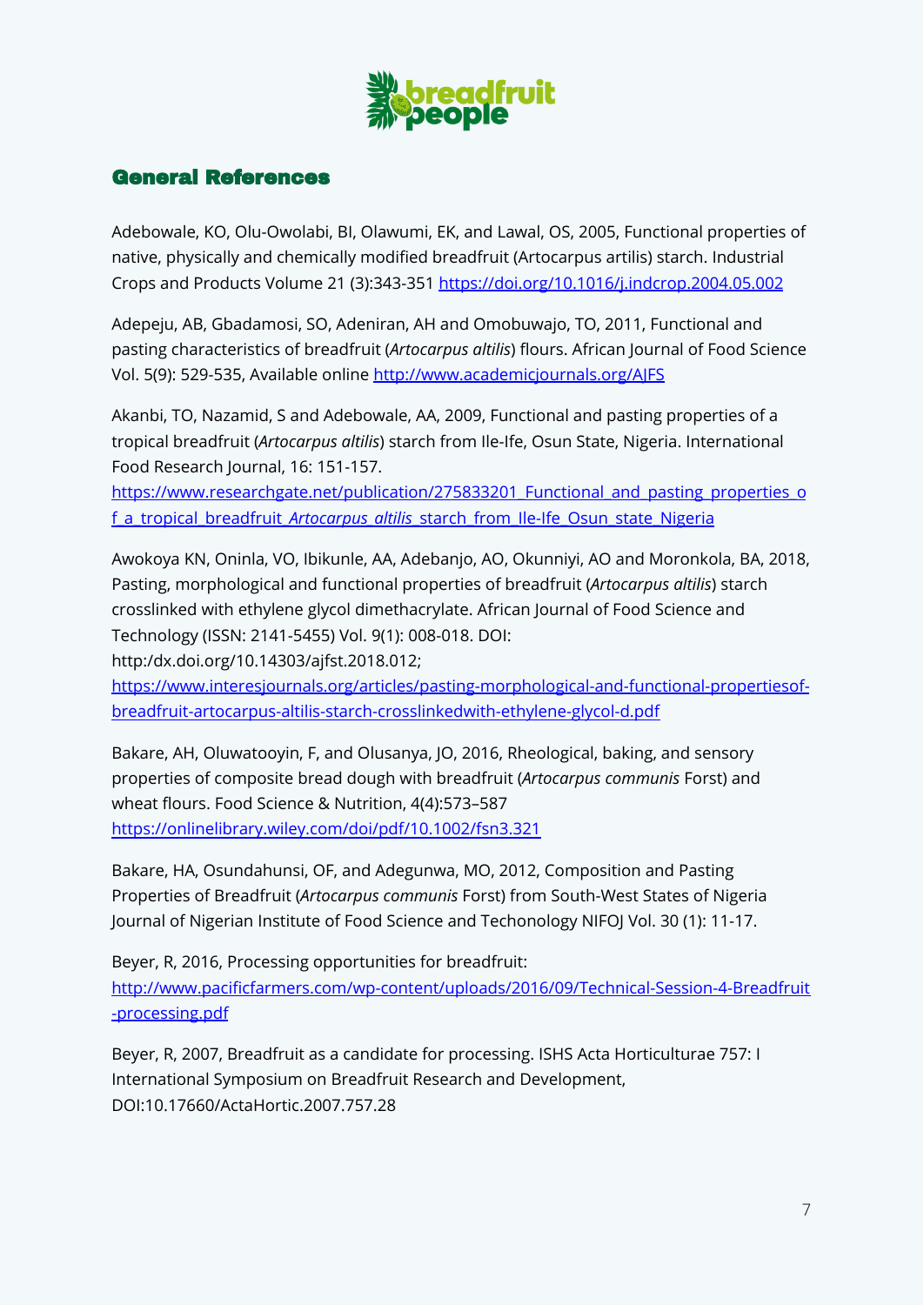

Chen, AH, 2016, Characterization of functional properties of breadfruit flour (*Artocarpus altilis*). Thesis submitted to University of Hawaii for M.Sc. in Food Science <https://scholarspace.manoa.hawaii.edu/bitstream/10125/51551/2016-12-ms-chenalfred.pdf>

Clark, E, 2014, Evaluation of quality parameters in gluten-free bread formulated with breadfruit (*Artocarpus altilis*) flour. Thesis submitted partial fulfilment of the requirements for the degree M.Sc., Food Science, Kansas State University.

Cole, I. 2014, Breadfruit: From Orchard to Table and around the globe. (powerpoint presentation). National Tropical Botanical Garden, Breadfruit Institute ([www.ntbg.org\)](http://www.ntbg.org) [https://www.ctahr.hawaii.edu/UHMG/conference/downloads/2014Cole\\_Breadfruit.pdf](https://www.ctahr.hawaii.edu/UHMG/conference/downloads/2014Cole_Breadfruit.pdf)

Cole, S and Stice, K. 2018, Breadfruit Commercialisation Feasibility Study

De Souza, CT, Soares, SAR, Queiroz, AFS, dos Santos, AMP, and Ferreira, SLC, 2016, Determination and evaluation of the mineral composition of breadfruit (*Artocarpus altilis*) using multivariate analysis technique Microchemical Journal 128: 84-88 <https://doi.org/10.1016/j.microc.2016.04.001>

Elevitch CR, Mazaroli DN and Ragone D, 2018, Agroforestry Standards for Regenerative Agriculture Sustainability 10(9):3337 DOI: 10.3390/su10093337 [https://www.researchgate.net/publication/327738526\\_Agroforestry\\_Standards\\_for\\_Regener](https://www.researchgate.net/publication/327738526_Agroforestry_Standards_for_Regenerative_Agriculture) ative Agriculture

Famurewa, JAV, Esan, YO, Pele, GI and Arewa, OA, 2015, Effect of Maturity and Drying Methods on Rheological and Physico-Chemical Properties of Reconstituted Breadfruit (*Artocarpus altilis*) Flour. IOSR Journal of Engineering (IOSRJEN) Vol. 05, Issue 02: 01-09 <https://pdfs.semanticscholar.org/1351/89ed841b2654c0e0dbda2c4fb767ea58646b.pdf>

Famurewa, JAV, Pele, GI, Esan, YO, and Jeremiah, BP, 2016, Influence of Maturity and Drying Methods on the Chemical, Functional and Antioxidant Properties of Breadfruit (*Artocarpus altilis*) British Biotechnology Journal 16(1): 1-9, 2016. DOI: 10.9734/BBJ/2016/25535; [https://www.researchgate.net/publication/308600774\\_Influence\\_of\\_Maturity\\_and\\_Drying\\_M](https://www.researchgate.net/publication/308600774_Influence_of_Maturity_and_Drying_Methods_on_the_Chemical_Functional_and_Antioxidant_Properties_of_Breadfruit_Artocarpus_altilis) [ethods\\_on\\_the\\_Chemical\\_Functional\\_and\\_Antioxidant\\_Properties\\_of\\_Breadfruit\\_](https://www.researchgate.net/publication/308600774_Influence_of_Maturity_and_Drying_Methods_on_the_Chemical_Functional_and_Antioxidant_Properties_of_Breadfruit_Artocarpus_altilis)*Artocarpus\_ [altilis](https://www.researchgate.net/publication/308600774_Influence_of_Maturity_and_Drying_Methods_on_the_Chemical_Functional_and_Antioxidant_Properties_of_Breadfruit_Artocarpus_altilis)*

FAO, 2010, Agriculture for Growth: learning from experience in the Pacific <http://www.fao.org/3/a-an434e.pdf>

FAO, 2015, Breadfruit and breadnut orchard establishment and management, a manual for commercial production. <http://www.fao.org/3/a-i4757e.pdf>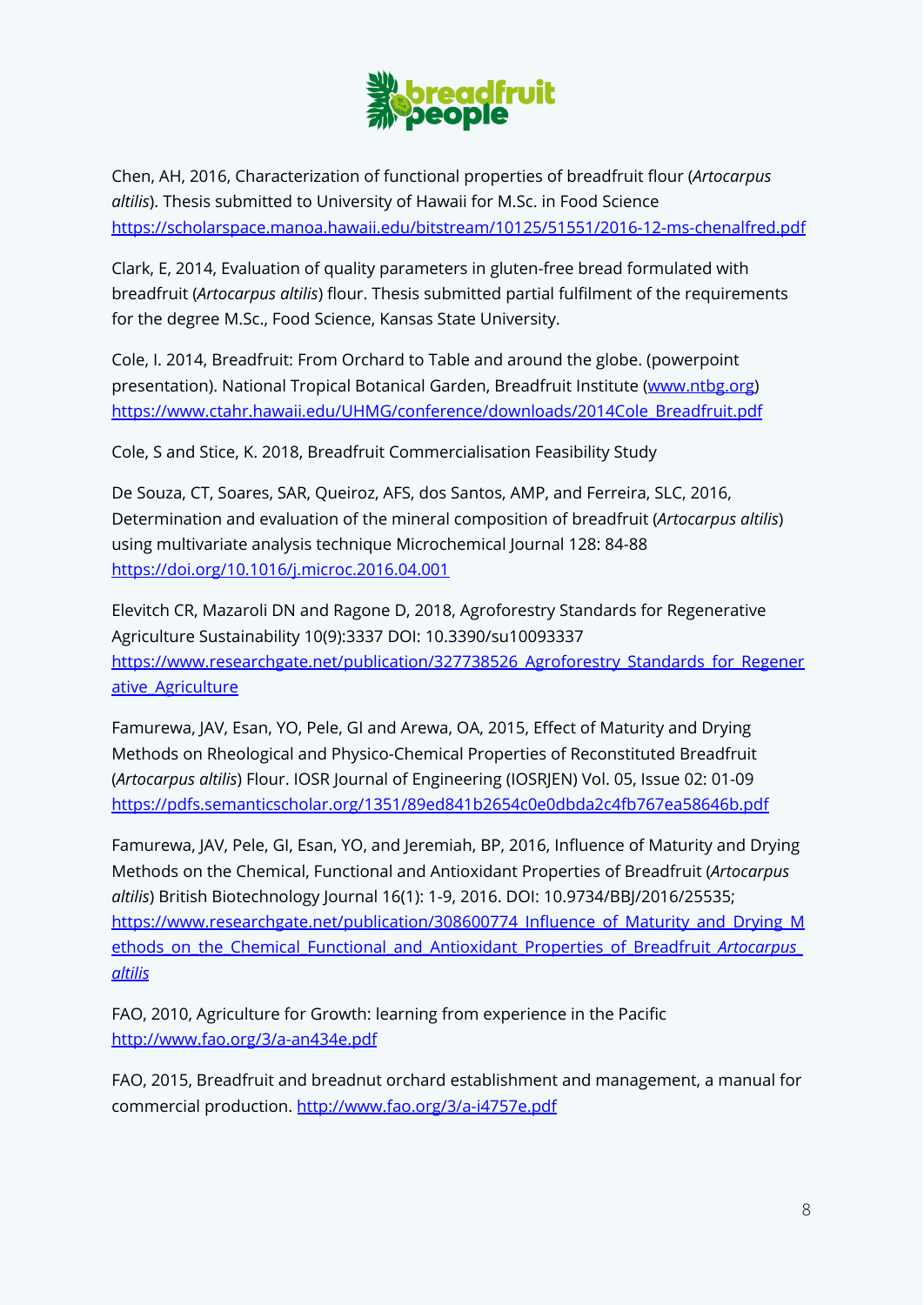

George, C, McGruder, R and Torgerson, K, 2007, Determination of Optimal Surface Area to Volume Ratio for Thin-Layer Drying of Breadfruit (*Artocarpus altilis*) International Journal for Service Learning in Engineering Vol. (2):76-88

[https://www.google.com/url?sa=t&rct=j&q=&esrc=s&source=web&cd=30&cad=rja&uact=8&](https://ojs.library.queensu.ca/index.php/ijsle/article/view/2093/2193) ved=2ahUKEwiXzrWs\_bdAhWBAcAKHeIfC504FBAWMAl6BAgAEAI&url=https%3A%2F%2Fojs. [library.queensu.ca%2Findex.php%2Fijsle%2Farticle%2Fview%2F2093%2F2193&usg=AOvVaw](https://ojs.library.queensu.ca/index.php/ijsle/article/view/2093/2193) [0hySSU-vj-E6icuadeOXlK](https://ojs.library.queensu.ca/index.php/ijsle/article/view/2093/2193)

George, C, Mogil, Q, Andrews, M and Ewing, G, 2017, Thin layer drying curves for shredded breadfruit (*Artocarpus altilis*) J Food Process Preserv. 41(5): e13146. doi: 10.1111/jfpp.13146 <https://www.ncbi.nlm.nih.gov/pmc/articles/PMC5655707/>

Gloster, M and Roberts-Nkrumah, LB, 2013, Effect of cultivar on light interception in breadfruit (*Artocarpus altilis*) Proceedings of the Caribbean Food Crops Society, 49:238-249. <https://ageconsearch.umn.edu/record/253501/files/Gloster-Roberts%20Nkrumah.pdf>

Jones, AMP, Murch, SJ, Wiseman, J and Ragone, D, 2013, Morphological diversity in breadfruit (*Artocarpus*, Moraceae): insights into domestication, conservation and cultivar identification. Genet Resour Crop Evol 60:175-192 DOI 10.1007/s10722-012-9824-8. [https://www.researchgate.net/publication/257567357\\_Morphological\\_diversity\\_in\\_breadfruit](https://www.researchgate.net/publication/257567357_Morphological_diversity_in_breadfruit_Artocarpus_Moraceae_Insights_into_domestication_conservation_and_cultivar_identification) \_*Artocarpus*[\\_Moraceae\\_Insights\\_into\\_domestication\\_conservation\\_and\\_cultivar\\_identification](https://www.researchgate.net/publication/257567357_Morphological_diversity_in_breadfruit_Artocarpus_Moraceae_Insights_into_domestication_conservation_and_cultivar_identification)

Jones, AMP, Baker, R, Ragone, D and Murch, SJ, 2013, Identification of pro-vitamin A carotenoid-rich cultivars of breadfruit (Artocarpus, Moraceae) Journal of Food Composition and Analysis, Volume 31 (1): 51-61 <https://doi.org/10.1016/j.jfca.2013.03.003>

Jones, Andrew Maxwell Phineas, 2011, Investigations into the morphological, agronomic, and nutritional diversity within breadfruit (*Artocarpus*, Moraceae) as a resource for food security <https://open.library.ubc.ca/cIRcle/collections/ubctheses/24/items/1.0071795>

Jones, AMP, Ragone, D, Aiona, K, Lane, WA and Murch, SJ, 2011, Nutritional and morphological diversity of breadfruit (*Artocarpus*, Moraceae): Identification of elite cultivars for food security,

<https://www.sciencedirect.com/science/article/pii/S0889157511001062?via%3Dihub> <https://doi.org/10.1016/j.jfca.2011.04.002>

Jones, AMP, Murch, S and Ragone, D, 2010, Diversity of Breadfruit Seasonality: A resource for year-round nutrition. Economic Botany Vol 64 (4): 340-351 [https://www.researchgate.net/publication/251306264\\_Diversity\\_of\\_Breadfruit\\_](https://www.researchgate.net/publication/251306264_Diversity_of_Breadfruit_Artocarpus_altilis_Moraceae_Seasonality_A_Resource_for_Year-Round_Nutrition)*Artocarpus\_alt ilis* Moraceae Seasonality A Resource for Year-Round Nutrition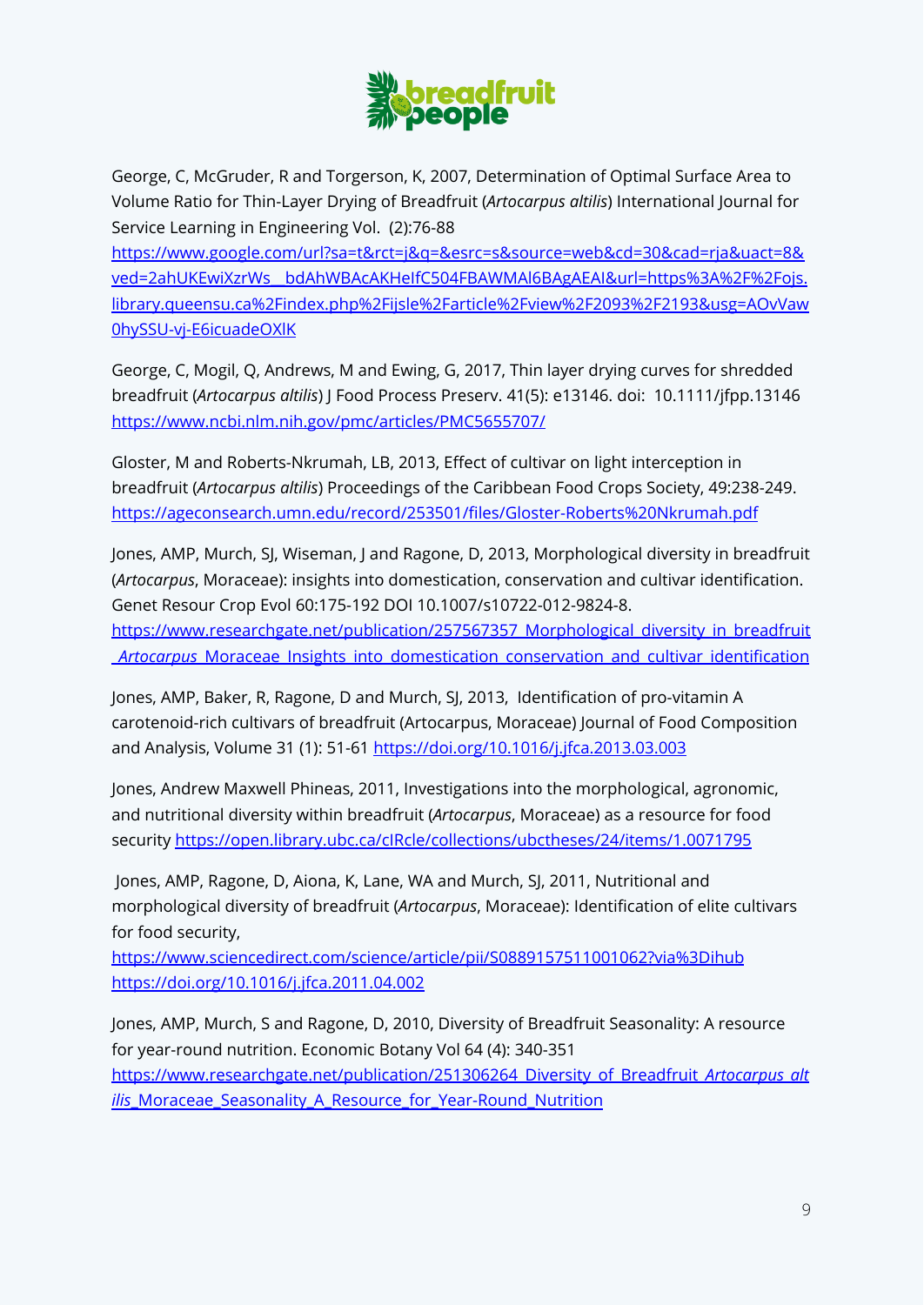

Kirton, Adrian, R, 2017, Placing Breadfruit at the Heart of Business: A Caribbean Experience. Pacific and Global Breadfruit Summit: Samoa, Apia. Oct 10-12, 2017

Lamacchia, C, Camarca, A, Picascia, S, Di Luccia, A and Gianfrani, C, 2014, Cereal-Based Gluten-Free Food: How to Reconcile Nutritional and Technological Properties of Wheat Proteins with Safety for Celiac Disease Patients. Nutrients, 6: 575-590. DOI: 10.3390/nu6020575

<https://www.ncbi.nlm.nih.gov/pmc/articles/PMC3942718/pdf/nutrients-06-00575.pdf>

Lau JW, Sipes BS, Wang KH, Marahatta SP, Ragone, D, First Report of *Pratylenchus coffeae* on Breadfruit (*Artocarpus altilis*) in the United States. 2018. Plant Dis. 102 (9):1861. DOI: 10.1094/PDIS-02-18-0242-PDN

Liu, Y, Jones, AWP, Murch, SJ and Ragone, D, 2014, Crop productivity, yield and seasonality of breadfruit (*Artocarpus* spp., Moraceae). Fruits, Vol. 69:345–361 DOI: 10.1051/fruits/2014023 [https://www.researchgate.net/publication/266142687\\_Crop\\_productivity\\_yield\\_and\\_seasona](https://www.researchgate.net/publication/266142687_Crop_productivity_yield_and_seasonality_of_breadfruit_Artocarpus_spp_Moraceae) lity of breadfruit Artocarpus spp Moraceae

Liu, Y, Ragone, D and Murch, SJ, 2015, Breadfruit (*Artocarpus altilis*): a source of high‑quality protein for food security and novel food products. Amino Acids 47(4):847-56. DOI: 10.1007/s00726-015-1914-4. <https://www.ncbi.nlm.nih.gov/pubmed/25588988>

Ma, H, Pan, Z, Baoguo, L, Atungulu, G, Olson, DA, Wall, MM and Mchugh, T, 2012, Properties of extruded expandable breadfruit products LWT Food Science and Technology 46(1) https://www.researchgate.net/publication/251483746 Properties of extruded expandable [breadfruit\\_products](https://www.researchgate.net/publication/251483746_Properties_of_extruded_expandable_breadfruit_products)

Samoa MAFFM, 2002, Breadfruit Profile: Growing and Marketing Breadfruit as Commercial Crop. UNDP Fruit Tree Development Project

Meilleur, BA, Jones, RR, Titchenal, CA and Huang, AS, 2004, Hawaiian Breadfruit. Ethnobotany, Nutrition and Human Ecology. College of Tropical Agriculture and Human Resources, University of Hawaii at Manoa. <https://www.ctahr.hawaii.edu/oc/freepubs/pdf/breadfruit.pdf>

McGregor, Andrew with Waisiki Gonemaituba and Kyle Stice, 2009, Nature's Way Cooperative (Fiji) Ltd: A case study of agriculture for growth in the Pacific, <http://www.fao.org/3/a-an427e.pdf>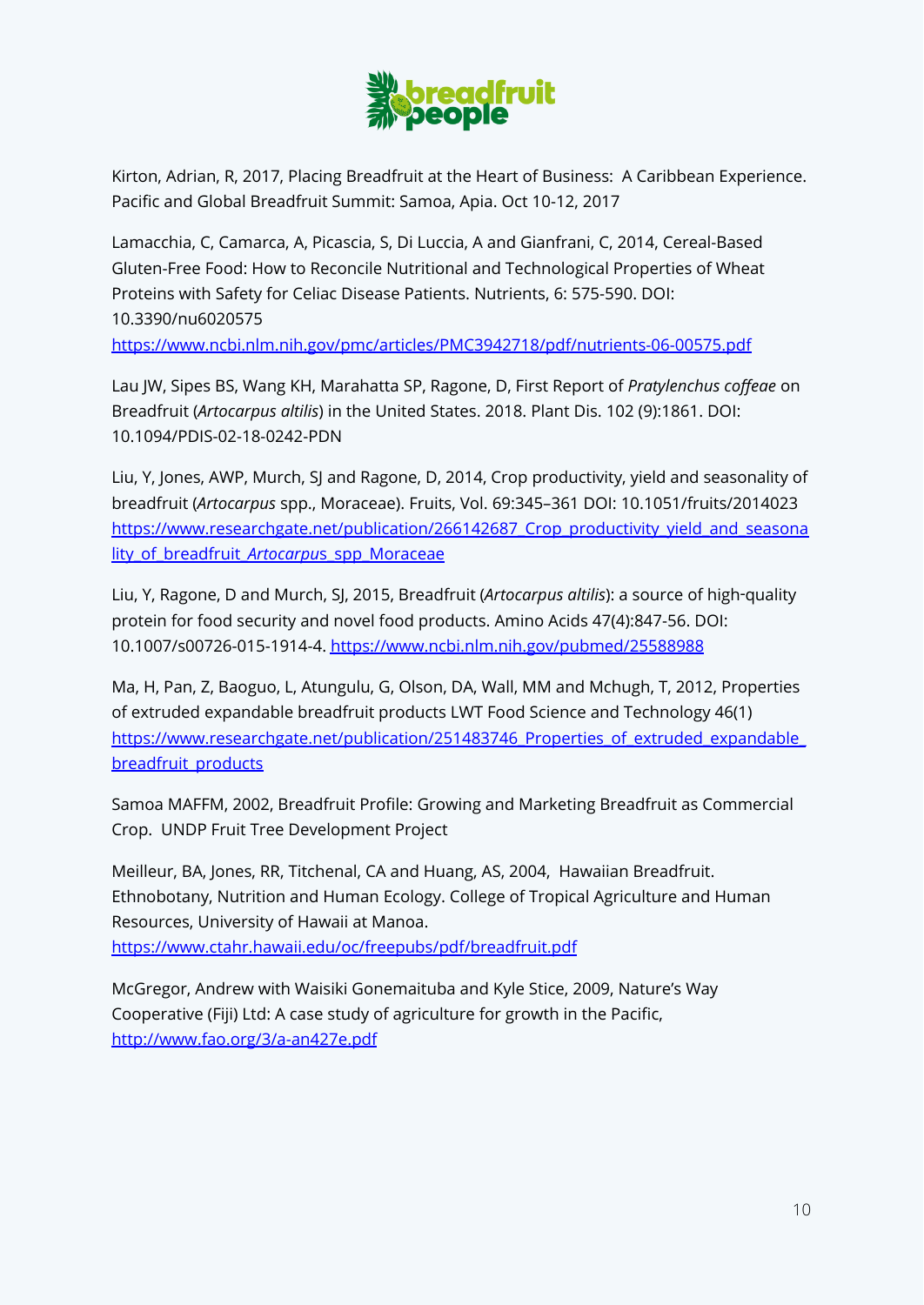

McGregor, A, Tora, LD and Lebot, V, 2016, Planting breadfruit orchards as a climate change adaptation strategy for the Pacific islands Acta Hortic. 1128, 55-66 DOI: 10.17660/ActaHortic.2016.1128.8. <https://doi.org/10.17660/ActaHortic.2016.1128.8>

McLaughlin, SM, 2015, A Hybrid Solar Dryer for Processing Breadfruit [https://www.treesthatfeed.org/wp-content/uploads/2016/03/A-Hybrid-Solar-Dryer-for-Proce](https://www.treesthatfeed.org/wp-content/uploads/2016/03/A-Hybrid-Solar-Dryer-for-Processing-Breadfruit-August-2015.pdf) [ssing-Breadfruit-August-2015.pdf](https://www.treesthatfeed.org/wp-content/uploads/2016/03/A-Hybrid-Solar-Dryer-for-Processing-Breadfruit-August-2015.pdf) Photos <https://www.treesthatfeed.org/resources/891-2>

Murch, SJ, Ragone, D, Shi, WL, Alan, AR and Saxena, PK, 2008, *In vitro* conservation and sustained production of breadfruit (*Artocarpus altilis*, Moraceae): modern technologies for a traditional tropical crop. Naturwissenschaften 95:99–107. DOI 10.1007/s00114-007-0295-2

Nochera, CL and Ragone, D, 2016, Preparation of a breadfruit flour bar: Foods 5, 37; DOI: 10.3390/foods5020037.

<https://www.ncbi.nlm.nih.gov/pmc/articles/PMC5302335/pdf/foods-05-00037.pdf>

Nwokocha, ML and Williams, AP, 2011, Comparative study of physicochemical properties of breadfruit (*Artocarpus altilis*) and white yam starches. Carbohydrate Polymers, Volume 85, Issue 2, 6 May 2011, Pages 294-302 <https://doi.org/10.1016/j.carbpol.2011.01.050>. https://www.researchgate.net/publication/251510648 Comparative study of physicochemi [cal\\_properties\\_of\\_breadfruit\\_](https://www.researchgate.net/publication/251510648_Comparative_study_of_physicochemical_properties_of_breadfruit_Artocarpus_altilis_and_white_yam_starches)Artocarpus\_altilis\_and\_white\_yam\_starches.

Olaoye, OA, Onilude, AA and Oladoye, CO, 2007, Breadfruit flour in biscuit making: effects on product quality African Journal of Food Science. pp. 020-023. <http://www.academicjournals.org/ajfs>

Omobuwajo, TO, 2013, Compositional characteristics and sensory quality of biscuits, prawn crackers and fried chips produced from breadfruit. Innovative Food Science and Emerging Technologies 4:219–225

[http://scholar.google.co.uk/scholar\\_url?url=https%3A%2F%2Fsites.google.com%2Fsite%2Fka](http://scholar.google.co.uk/scholar_url?url=https%3A%2F%2Fsites.google.com%2Fsite%2Fkazem13%2FCompositionalcharacteristicsandsenso.pdf&hl=en&sa=T&oi=gga&ct=gga&cd=4&d=11090045738948923582&ei=V127W-CJMIrwmgHx-ruYBw&scisig=AAGBfm3pw9csKryzuEUGll9UuLa8dZCndg&nossl=1&ws=1366x1034) [zem13%2FCompositionalcharacteristicsandsenso.pdf&hl=en&sa=T&oi=gga&ct=gga&cd=4&d](http://scholar.google.co.uk/scholar_url?url=https%3A%2F%2Fsites.google.com%2Fsite%2Fkazem13%2FCompositionalcharacteristicsandsenso.pdf&hl=en&sa=T&oi=gga&ct=gga&cd=4&d=11090045738948923582&ei=V127W-CJMIrwmgHx-ruYBw&scisig=AAGBfm3pw9csKryzuEUGll9UuLa8dZCndg&nossl=1&ws=1366x1034) [=11090045738948923582&ei=V127W-CJMIrwmgHx-ruYBw&scisig=AAGBfm3pw9csKryzuEUG](http://scholar.google.co.uk/scholar_url?url=https%3A%2F%2Fsites.google.com%2Fsite%2Fkazem13%2FCompositionalcharacteristicsandsenso.pdf&hl=en&sa=T&oi=gga&ct=gga&cd=4&d=11090045738948923582&ei=V127W-CJMIrwmgHx-ruYBw&scisig=AAGBfm3pw9csKryzuEUGll9UuLa8dZCndg&nossl=1&ws=1366x1034) [ll9UuLa8dZCndg&nossl=1&ws=1366x1034](http://scholar.google.co.uk/scholar_url?url=https%3A%2F%2Fsites.google.com%2Fsite%2Fkazem13%2FCompositionalcharacteristicsandsenso.pdf&hl=en&sa=T&oi=gga&ct=gga&cd=4&d=11090045738948923582&ei=V127W-CJMIrwmgHx-ruYBw&scisig=AAGBfm3pw9csKryzuEUGll9UuLa8dZCndg&nossl=1&ws=1366x1034)

Paull, RE and Chen, NJ, 2014, Breadfruit: Postharvest quality – maintenance guidelines, Fruit, Nut and Beverage Crops. College of Tropical Agriculture and Human Resources, University of Hawai'l at Manoa [https://www.ctahr.hawaii.edu/oc/freepubs/pdf/F\\_N-37.pdf](https://www.ctahr.hawaii.edu/oc/freepubs/pdf/F_N-37.pdf)

Ragone, D and Cavaletto, CG, 2006, Sensory evaluation of fruit quality and nutritional composition of 20 breadfruit (*Artocarpus*, Moraceae) cultivars. Economic Botany Volume 60 (4): 335–346. <https://www.jstor.org/stable/4257141>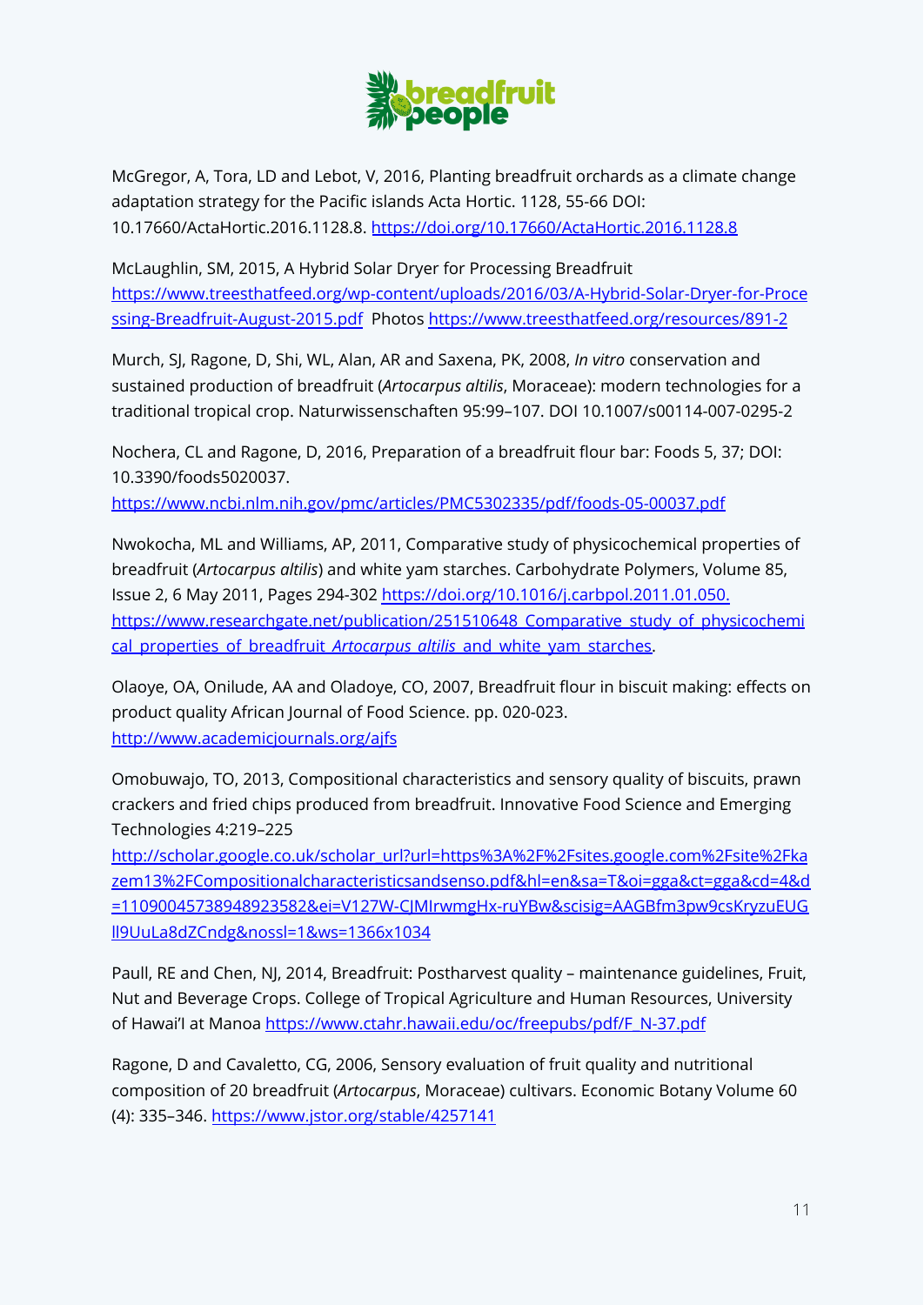

Ragone, D and Taylor, M, 2007, First International Symposium on Breadfruit Research and Development, April 16-19, 2007, Nadi, Fiji. <https://www.actahort.org/books/757/index.htm> [https://www.researchgate.net/publication/262181092\\_Breadfruit\\_Symposium\\_Report](https://www.researchgate.net/publication/262181092_Breadfruit_Symposium_Report)

Ravinder A, Waghray K, Subbarao and Evangeline SJ, 2018, Studies on Production of Gluten Free Products from Breadfruit Flour J of Food, Nutr and Popul Health Vol 2 No 1:8 DOI: 10.21767/2577-0586.10038

[http://www.imedpub.com/articles/studies-on-production-of-gluten-freeproducts-from-brea](http://www.imedpub.com/articles/studies-on-production-of-gluten-freeproducts-from-breadfruit-flour.pdf) [dfruit-flour.pdf](http://www.imedpub.com/articles/studies-on-production-of-gluten-freeproducts-from-breadfruit-flour.pdf)

Roberts-Nkrumah, LB and Duncan, EJ (Eds), 2016, Proceedings of the International Breadfruit Conference— Commercialising Breadfruit for Food and Nutrition Security. Republic of Trinidad and Tobago: The University of the West Indies. [https://www.researchgate.net/publication/321265796\\_Breadfruit\\_postharvest\\_practices\\_for](https://www.researchgate.net/publication/321265796_Breadfruit_postharvest_practices_for_food_security-A_review_InProceedings_of_the_International_Breadfruit_Conference) [\\_food\\_security-A\\_review\\_InProceedings\\_of\\_the\\_International\\_Breadfruit\\_Conference](https://www.researchgate.net/publication/321265796_Breadfruit_postharvest_practices_for_food_security-A_review_InProceedings_of_the_International_Breadfruit_Conference)

Shandil, AS and Tuia, VS, 2015, Micropropagation of breadfruit (*A. altilis*) enhanced using a bioreactor system. Acta Hortic. 1101, 159-164. DOI: 10.17660/ActaHortic.2015.1101.24 <https://doi.org/10.17660/ActaHortic.2015.1101.24>

Stice, KN, McGregor, AM and Kumar, SN, 2007, A review of fresh breadfruit exports from Fiji, Acta Hortic. 757, 243-249. <https://doi.org/10.17660/ActaHortic.2007.757.33>

Turi, CE, Liu, Y, Ragone, D and Murch, SJ, 2015, Breadfruit (*Artocarpus altilis* and hybrids): A traditional crop with the potential to prevent hunger and mitigate diabetes in Oceania. Trends in Food Science & Technology, Vol 45 (2):264-272 <https://www.sciencedirect.com/science/article/abs/pii/S0924224415001818> <https://doi.org/10.1016/j.tifs.2015.07.014>

World Health Organization, Bulletin of the World Health Organization: Pacific islanders pay heavy price for abandoning traditional diet. World Health Organization, [http://www.who.int/bulletin/volumes/88/7/10-010710/en/.](http://www.who.int/bulletin/volumes/88/7/10-010710/en/))

Wootton, M, 2006, Composition of Flours from Samoan Breadfruit, Journal of Food Science 49(5):1396 - 1397 DOI: 10.1111/j.1365-2621.1984.tb15000.x https://www.researchgate.net/publication/230112152 Composition of Flours from Samoa [n\\_Breadfruit](https://www.researchgate.net/publication/230112152_Composition_of_Flours_from_Samoan_Breadfruit)

Zerega, N, Wiesner-Hanks, T, Ragone, D, Irish, B, Scheffler, B, Simpson, S and Zee, F, 2015, Diversity in the breadfruit complex (*Artocarpus*, Moraceae): genetic characterization of critical germplasm. Tree Genetics & Genomes, 11:4. DOI 10.1007/s11295-014-0824-z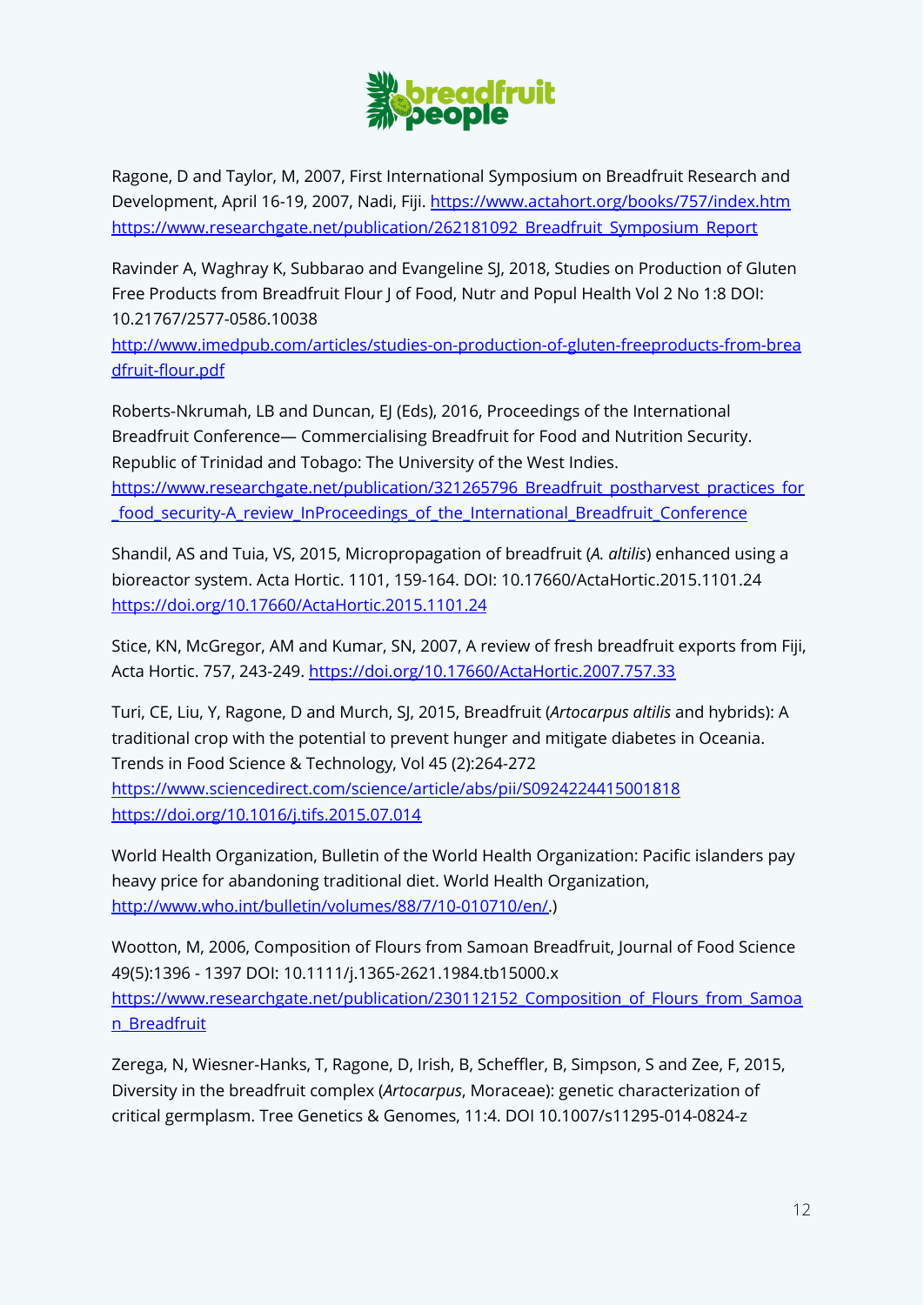

[https://www.researchgate.net/publication/271446799\\_Diversity\\_in\\_the\\_breadfruit\\_complex\\_](https://www.researchgate.net/publication/271446799_Diversity_in_the_breadfruit_complex_Artocarpus_Moraceae_genetic_characterization_of_critical_germplasm) Artocarpus Moraceae genetic characterization of critical germplasm

Zerega, NJC and Ragone, D, 2016, Towards a global view of breadfruit genetic diversity. Tropical Agriculture, 93 (Special Issue 1): 77-91. [https://www.scholars.northwestern.edu/en/publications/toward-a-global-view-of-breadfruit](https://www.scholars.northwestern.edu/en/publications/toward-a-global-view-of-breadfruit-genetic-diversity)[genetic-diversity](https://www.scholars.northwestern.edu/en/publications/toward-a-global-view-of-breadfruit-genetic-diversity)

Zhou, Y, Taylor, MB and Underhill, SJR, 2014, Dwarfing of Breadfruit (*Artocarpus altilis*) Trees: Opportunities and Challenges American Journal of Experimental Agriculture 4(12): 1743-1763,

<https://pdfs.semanticscholar.org/80dd/d5dde62cc9bab07ec0b1e36c8d75ba4b083e.pdf>

**Web links**

Breadfruit references: Breadfruit flour grinder -

[http://edge.rit.edu/edge/P16482/public/Problem%20Definition%20Documents/Prob%20Def](http://edge.rit.edu/edge/P16482/public/Problem%20Definition%20Documents/Prob%20Def%20Design%20Review%202.pdf) [%20Design%20Review%202.pdf](http://edge.rit.edu/edge/P16482/public/Problem%20Definition%20Documents/Prob%20Def%20Design%20Review%202.pdf)

Pacific Islands Report: American Samoa Company Develops Breadfruit Flour Production Process

[http://www.pireport.org/articles/2016/11/08/american-samoa-company-develops-breadfruit](http://www.pireport.org/articles/2016/11/08/american-samoa-company-develops-breadfruit-flour-production-process) [-flour-production-process](http://www.pireport.org/articles/2016/11/08/american-samoa-company-develops-breadfruit-flour-production-process)

Guide to growing breadfruit

[http://globalbreadfruit.com/wp-content/uploads/guide\\_to\\_growing\\_breadfruit\\_highres.pdf](http://globalbreadfruit.com/wp-content/uploads/guide_to_growing_breadfruit_highres.pdf)

How to dry and grind breadfruit into flour -

[https://ntbg.org/sites/default/files/generaluploads/\\_Flour\\_Grinding\\_Black\\_White-2.pdf](https://ntbg.org/sites/default/files/generaluploads/_Flour_Grinding_Black_White-2.pdf)

Breadfruit Basics [https://ntbg.org/sites/default/files/generaluploads/Breadfruit\\_Basics.pdf](https://ntbg.org/sites/default/files/generaluploads/Breadfruit_Basics.pdf)

Breadfruit Nutrition

[https://ntbg.org/sites/default/files/generaluploads/Breadfruit\\_NUTRITION.pdf](https://ntbg.org/sites/default/files/generaluploads/Breadfruit_NUTRITION.pdf)

Planting breadfruit orchards as a climate change adaptation strategy for Fiji and the Pacific islands

[https://pafpnet.spc.int/attachments/article/295/Planting+breadfruit+CC+adaptation+strateg](https://pafpnet.spc.int/attachments/article/295/Planting+breadfruit+CC+adaptation+strategy.pdf) [y.pdf](https://pafpnet.spc.int/attachments/article/295/Planting+breadfruit+CC+adaptation+strategy.pdf)